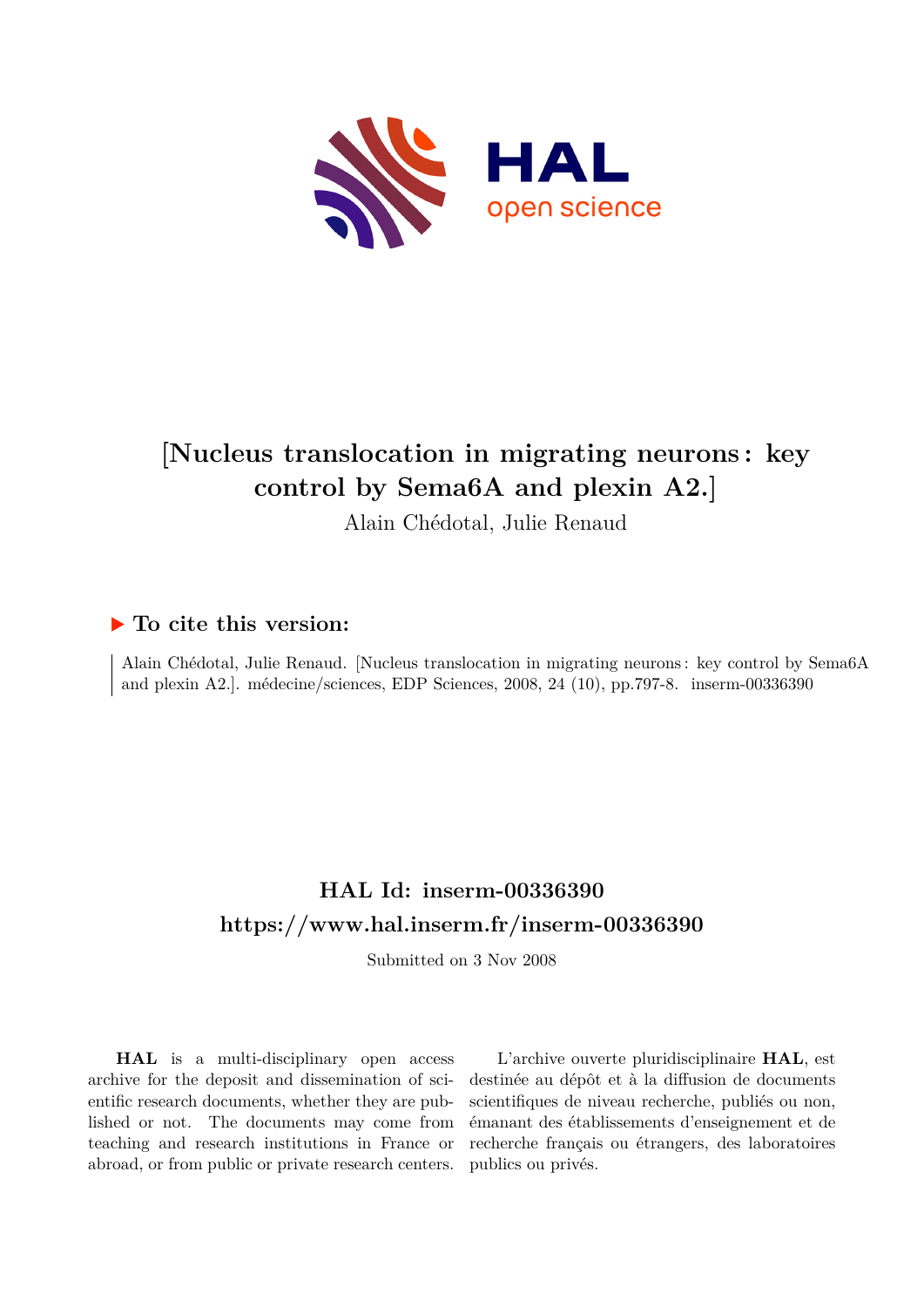Translocation nucléaire dans les neurones en migration : rôle de la sémaphorine 6A et de son récepteur Plexine-A2 Nucleus translocation in migrating neurons : key control by Sema6A and plexin A2

Alain Chédotal & Julie Renaud

Adresse : Département de Développement, Institut de la Vision, Inserm UMRS 592, 17, rue Moreau. 75012 Paris. France. email: alain chedotal@inserm.fr

Dans la plupart des tissus, des cellules migrent au cours de l'embryogenèse pour atteindre leur destination finale. Ce processus est particulièrement important dans un organe complexe comme le système nerveux dans lequel des anomalies de migration sont à l'origine de nombreuses maladies neurologiques (syndrome de Joubert, lissencéphalie, certaines formes d'épilepsie...) et seraient aussi impliquées dans des maladies comme l'autisme et la schizophrénie  $[1, 2]$ .

#### Comment se déplacent les neurones

Les neurones en cours de migration sont hautement polarisés : ils émettent à l'avant du corps cellulaire un prolongement (qui souvent deviendra l'axone) terminé par un cône de croissance capable de s'orienter dans l'environnement traversé par le neurone, sous l'influence de molécules de guidage  $[11]$ . À la base de ce prolongement (que nous appellerons prolongement guide), et à l'avant du noyau, se trouvent l'appareil de Golgi et le centrosome ou centre organisateur de microtubules, un organite clé de la migration cellulaire [2]. Le centrosome est constitué de deux centrioles où sont nucléés les microtubules. Ces derniers s'étendent antérieurement dans le prolongement guide, mais aussi caudalement pour constituer autour du noyau « une cage » qui l'englobe. Pendant la migration, le centrosome (ainsi que le Golgi) s'éloigne du noyau et pénètre dans le prolongement antérieur guide, puis le noyau est tracté vers l'avant par l'intermédiaire de la cage de microtubules, avant qu'un nouveau cycle ne commence. Dans certains neurones, il semble aussi que l'avancée du corps cellulaire soit accompagnée d'une contraction de la cellule à l'arrière du noyau, mettant en jeu la myosine II [3]. Le mouvement du novau est donc saltatoire et la migration neuronale se résume essentiellement à une translocation du noyau et des organites dans le prolongement guide.

Les cellules granulaires du cervelet (ou grains) sont probablement les neurones dont la migration a été la plus étudiée [4]. Les grains naissent à la surface du cervelet dans une région appelée la couche granulaire externe (CGE) puis migrent parallèlement à la surface du cervelet (on parle de migration tangentielle) en émettant deux prolongements qui poussent en direction opposée et deviendront des axones (les fibres parallèles). Dans une seconde phase, les grains émettent un troisième prolongement perpendiculairement à la surface. Ce prolongement va migrer le long des ramifications de cellules gliales spécialisées (la glie de Bergmann) en étant accompagné par le corps cellulaire, pour traverser la couche moléculaire et atteindre son emplacement final, la couche granulaire interne (Figure 1). Cette seconde phase est appelée migration radiaire [5]. Les mécanismes cellulaires et moléculaires contrôlant la migration tangentielle des grains, mais plus particulièrement la transition vers un mode de migration radiaire, étaient méconnus [4].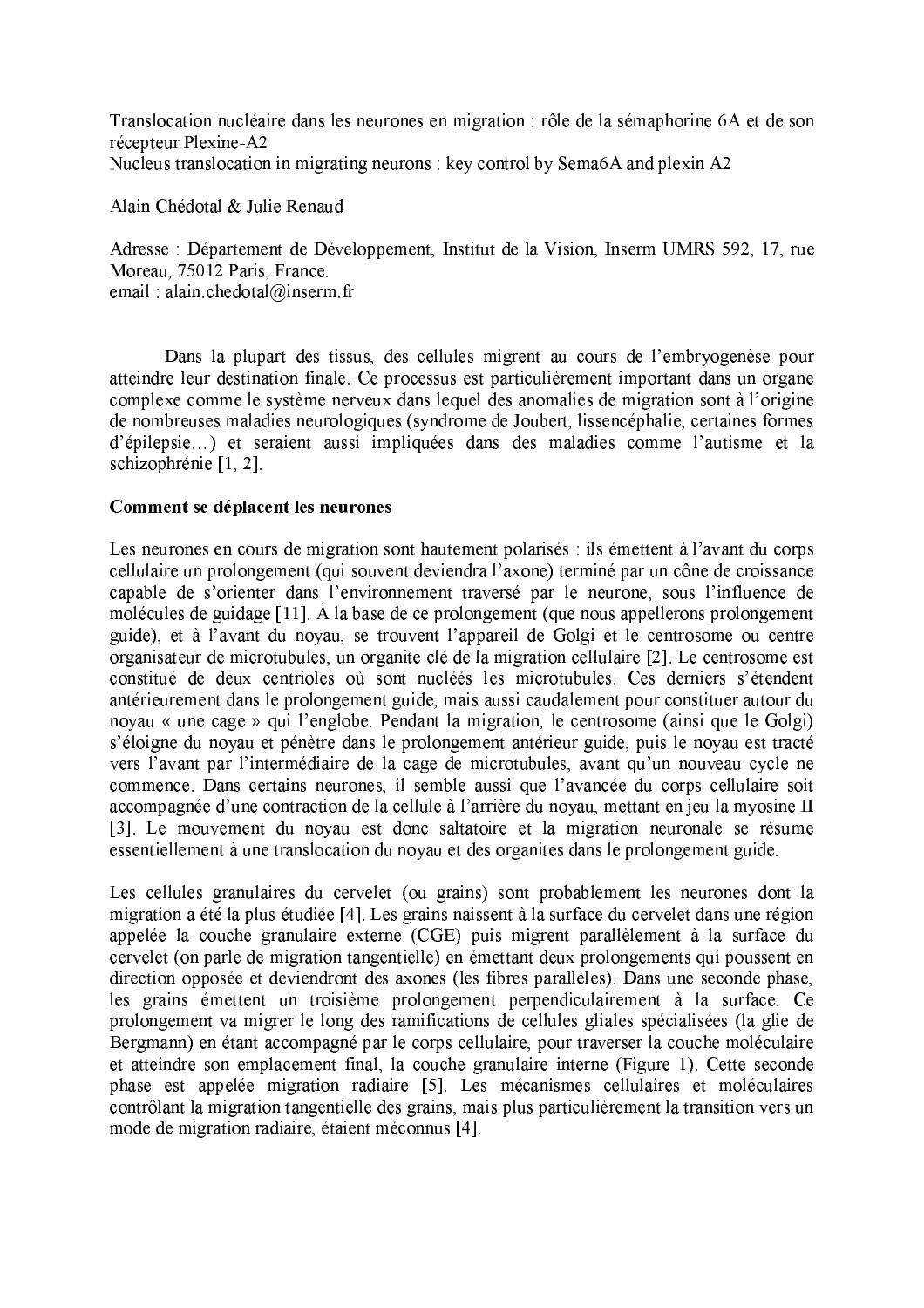#### Le rôle de la Sémaphorine 6A dans la migration des grains

Nous avions montré il y a quelques années que la Sémaphorine Séma<sub>6</sub>A, une protéine transmembranaire appartenant à la famille des sémaphorines [6], est spécifiquement exprimée dans la couche granulaire externe, par les grains en migration tangentielle et que son expression s'arrête lorsque débute la migration radiaire [4]. Pour étudier la fonction de cette protéine, nous avions analysé le développement du cervelet de souris déficientes pour la protéine Séma<sub>6</sub>A, obtenues par recombinaison homologue (une collaboration avec le Dr Kevin Mitchell, Trinity College, Dublin, Irlande). Nous avions ainsi montré que chez les souris n'exprimant pas Séma<sub>6</sub>A, près de la moitié des grains étaient incapables de quitter la couche moléculaire, restant de manière permanente bloqués à la surface du cervelet. Toutefois, ces grains ectopiques survivaient et se différenciaient normalement. Nous avions dans un second temps analysé la migration des cellules granulaires dépourvues de Séma6A en culture organotypique par imagerie en vidéo-microscopie et montré que l'incapacité des grains à migrer était due à un défaut de translocation du corps cellulaire pendant la migration tangentielle. Toutefois, les causes de cette anomalie à une échelle subcellulaire étaient inconnues.

#### Plexine A2 contrôle le couplage centrosome-novau au cours de la migration des grains

Nous nous sommes alors intéressés à la plexine A2, l'un des deux récepteurs connus de la Séma<sub>6</sub>A [7]. Nous avons tout d'abord montré que la plexine A2 est également exprimée par les cellules granulaires en migration tangentielle mais aussi par celles qui migrent de facon radiaire [8]. L'analyse du développement du cervelet chez des souris déficientes pour la plexine A2 (une collaboration avec l'équipe du Dr Hajime Fujisawa, Université de Nagoya, Japon) a révélé des anomalies de migration des grains similaires à celles observées chez les souris déficientes en Séma<sub>6</sub>A. En outre, une seconde lignée de souris, mutante pour plexine A2 (obtenue par mutagenèse à l'ENU par le Dr Susan Akermann, Jackson Laboratory, Bar Harbor, États-Unis) et porteuse d'une mutation ponctuelle dans son domaine extracellulaire au niveau du site de liaison de la Séma<sub>6</sub>A, présente des défauts identiques de migration des grains. Enfin, des expériences de vidéo-microscopie ont mis en évidence qu'en l'absence de plexine A2, la translocation du corps cellulaire était altérée pendant la migration tangentielle. Nous avons mis au point une technique permettant de visualiser les mouvements coordonnés du centrosome et du noyau par imagerie des grains en migration en leur faisant exprimer une protéine enrichie au niveau du centrosome, la centrine, fusionnée à la protéine fluorescente verte (GFP). Cette approche a permis de montrer que le blocage de la translocation nucléaire dans les grains déficients en plexine A2 était dû à un découplage du noyau et du centrosome, ce dernier pouvant parfois s'éloigner à une distance supérieure à 30 um contre 5-7 um normalement. De plus la polymérisation de l'actine est également anormale en l'absence de plexine-A2, entraînant l'apparition de nombreux filopodes à la surface des grains. De manière surprenante, l'absence de translocation du noyau dans les grains déficients en Séma6A semble être pour sa part corrélée à une absence de découplage entre novau et centrosome [8]. Ces données mettent donc en évidence un nouveau rôle des molécules de guidage axonal, les sémaphorines, dans la migration neuronale, via une modulation du couplage novaucentrosome. Il reste toutefois à expliquer ces anomalies de migration à un niveau moléculaire. Centrosome et maladies neurologiques

Ces résultats sont également à rapprocher d'autres travaux qui ont révélé l'importance des protéines du centrosome dans la migration neuronale ainsi que leur lien avec des maladies neurologiques [1, 2] et des plexines de type A dans la migration neuronale radiaire dans le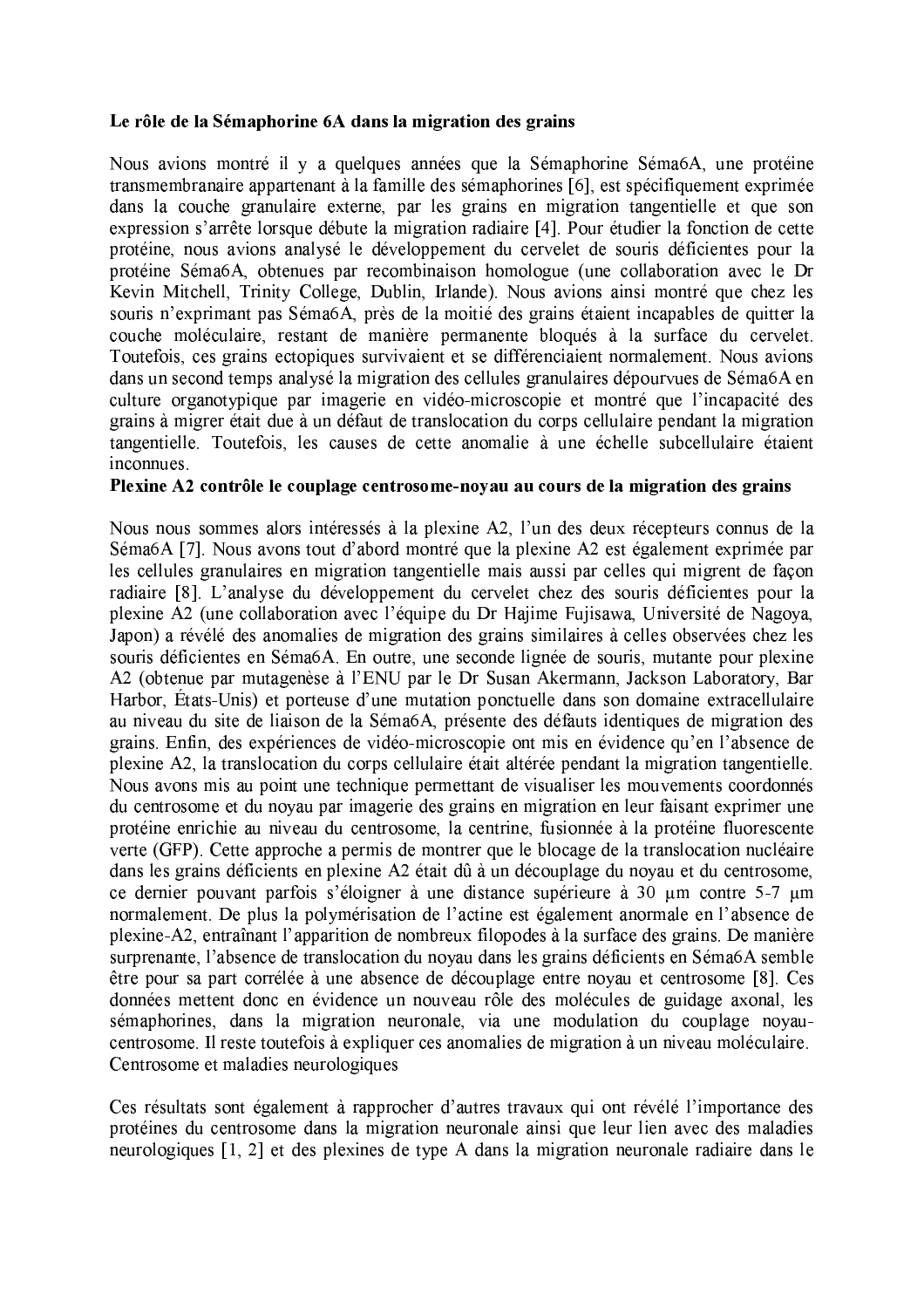néocortex [9]. Il est intéressant de souligner que plusieurs études récentes de génétique humaine associent le gène plexine A2 (ou PLXNA2) à l'autisme et la schizophrénie [10].

#### **REMERCIEMENTS**

Ce projet a été soutenu par une subvention « ANR Neurosciences ».

#### **RÉFÉRENCES**

1. Tsai LH, Gleeson JG. Nucleokinesis in neuronal migration. Neuron 2005; 46:383-8.

2. Higginbotham HR, Gleeson JG. The centrosome in neuronal development. Trends Neurosci  $2007; 30: 276-83$ 

3. Bellion A, Baudoin JP, Alvarez C, et al. Nucleokinesis in tangentially migrating neurons comprises two alternating phases : forward migration of the Golgi/centrosome associated with centrosome splitting and myosin contraction at the rear. J Neurosci 2005; 25:5691-9.

4. Kerian G, Dolan J, Haumaitre C, et al. The transmembrane semaphorin Sema6A controls cerebellar granule cell migration. Nat Neurosci 2005; 8:1516-24.

5. Solecki DJ, Govek EE, Hatten ME, mPar6 alpha controls neuronal migration. J Neurosci  $2006:26.10624-5.$ 

6. Nasarre P, Constantin B, Drabkin HA, Roche J. Sémaphorines et cancers : état des lieux. Med Sci (Paris) 2005;  $21:641-7.$ 

7. Suto F, Tsuboi M, Kamiya H, et al. Interactions between Plexin-A2, Plexin-A4, and Semaphorin 6A control lamina-restricted projection of hippocampal mossy fibers. Neuron  $2007:53:535-47$ 

8. Renaud J, Kerjan G, Sumita I, et al. Plexin-A2 and its ligand, Sema6A, control nucleuscentrosome coupling in migrating granule cells. Nat Neurosci 2008; 11:440-9.

9. Chen G, Sima J, Jin M, et al. Semaphorin-3A guides radial migration of cortical neurons during development. Nat Neurosci 2008; 11:36-44.

10. Wray NR, James MR, Mah SP, et al. Anxiety and comorbid measures associated with PLXNA2. Arch Gen Psychiatry 2007; 64:318-26.

11. Mehlen P, Rama N. Nétrine-1 et guidage axonal : signalisation et traduction asymétrique. Med Sci (Paris) 2007; 23:311-5.

Figure 1. Cellules granulaires du cervelet. Les grains naissent à la surface du cervelet dans une région appelée la couche granulaire externe puis migrent parallèlement à la surface du cervelet en émettant deux prolongements qui poussent en direction opposée et deviendront des axones. Dans une seconde phase, les grains émettent un troisième prolongement perpendiculairement à la surface.